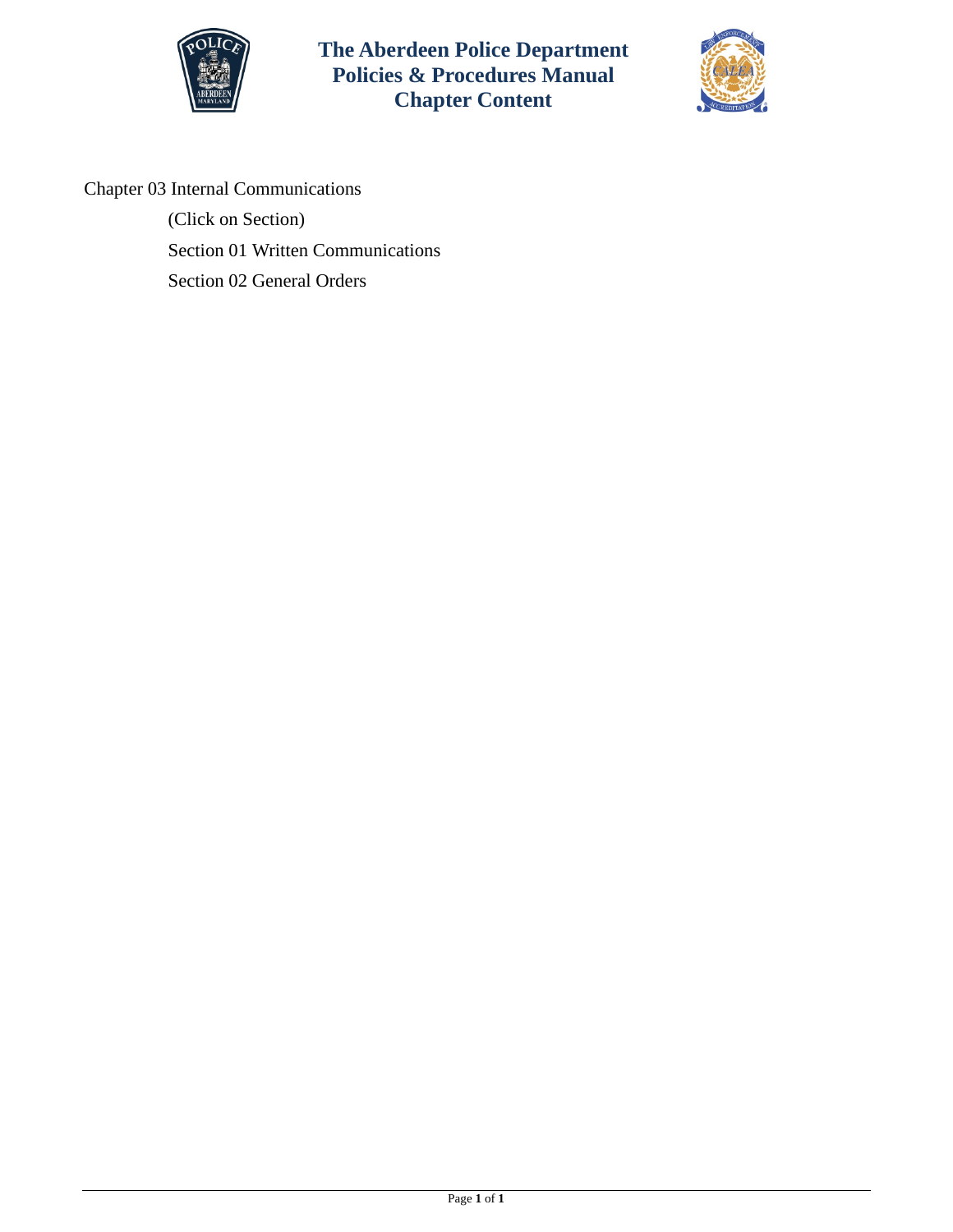



<span id="page-1-0"></span>

| Chapter | 03 Internal Communications        | GO 19-035, 08/15/2019 |
|---------|-----------------------------------|-----------------------|
|         | Section 01 Written Communications | Supersedes GO 13-054  |

# **A. Policy**

- 1. The Chief of Police encourages and supports the exchange of information among all APD functions and personnel for coordinating activities.
- 2. Procedures are established for communication, coordination, and cooperation among all agency functions and personnel. (12.2.1h)

### **B. General Order**

- 1. General Orders are issued to all APD personnel by the Chief of Police or the Chief's designee to adopt, revise, or amend a policy and/or procedure in the *APD Policies and Procedures Manual.*
- 2. A General Order supersedes previous General Orders and policies in conflict.

## **C. Access to Policies & Procedures**

- 1. Policies & Procedures are kept electronically in:
	- a. PowerDMS;
	- b. SharePoint; and
	- c. P: Drive
- 2. Employees may access the policies and print hard copies.
- 3. The Chief of Police or a designee shall ensure that all employees of the Department receive access to the *Policies & Procedures Manual*.
- 4. New employees shall acknowledge their electronic access to the *Policies & Procedures Manual* by signing Form #51.
	- a. A signed copy will be placed in the employee's personnel file, and
	- b. A copy will be given to the employee.

### **D. Special Orders**

- 1. A Special Order is a temporary policy or procedure that has a termination date.
- 2. Special orders are issued to APD personnel by the Chief of Police or designee.
- 3. The record copy of all Special Orders shall be maintained by the Sr. Administrative Specialist.

### **E. Personnel Orders**

- 1. Personnel Orders are issued to APD personnel by the Chief of Police or designee to announce:
	- a. Appointment of new personnel;
	- b. Reassignment of employees;
	- c. Promotion or demotion of personnel;
	- d. Suspension of police authority;
	- e. Disciplinary action regarding loss of leave, suspension or dismissal;
	- f. Termination by resignation or retirement; and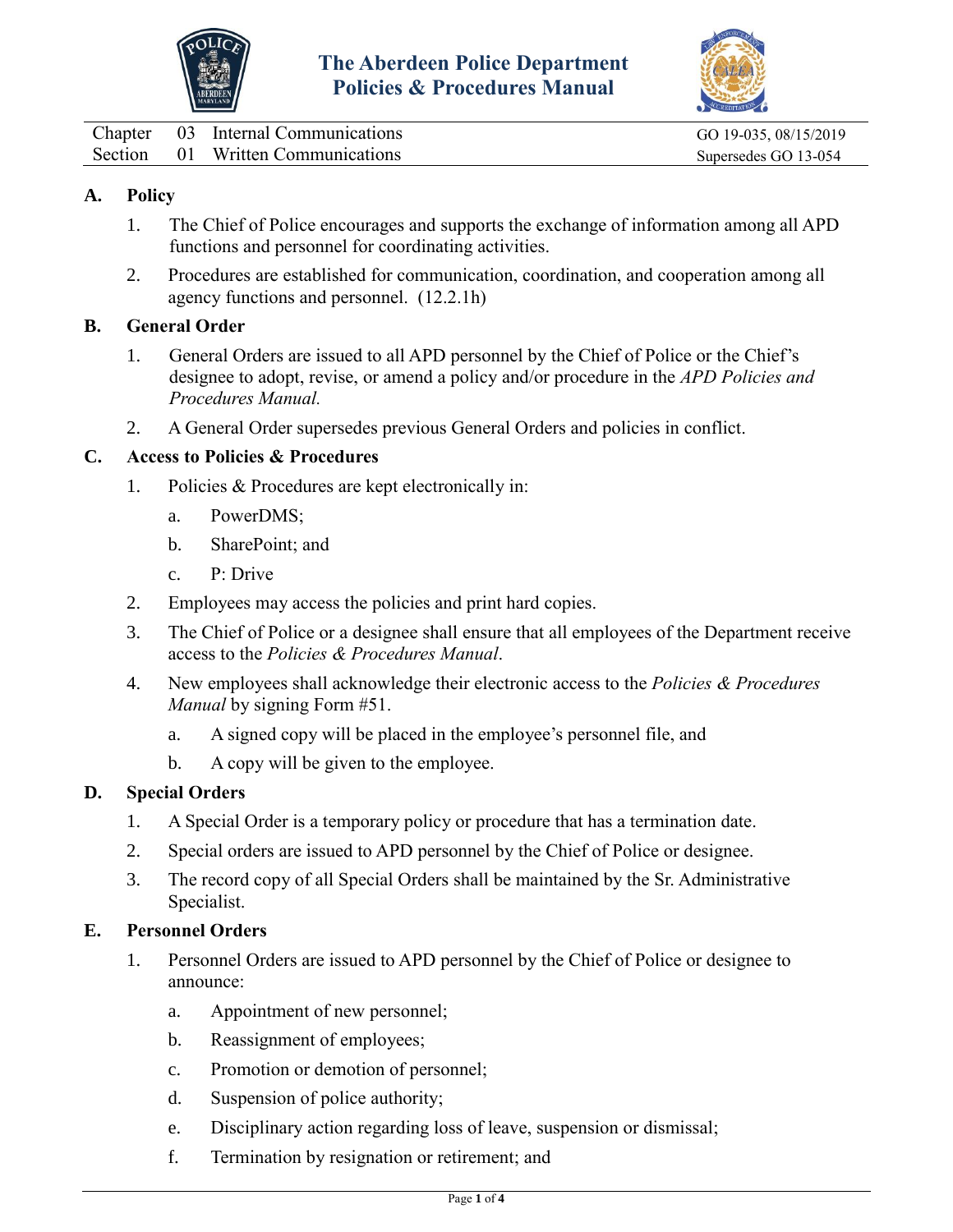



Chapter 03 Internal Communications GO 19-035, 08/15/2019 Section 01 Written Communications Supersedes GO 13-054

- g. Other changes or events that affect APD personnel.
- 2. Personnel Orders are filed in the affected employees' personnel files.

## **F. Memorandum (Form 37)**

- 1. Memoranda are hard-copy documents that require approvals through the chain of command with the appropriate endorsement at each supervisory/administrative level.
- 2. Memoranda may be written by all APD personnel, and are used to:
	- a. Report an incident;
	- b. Document an incident;
	- c. Describe an incident;
	- d. Convey APD business;
	- e. Submit a suggestion;
	- f. Submit a request; and
	- g. Convey other information relevant to the operations of the Department.

### **G. E-Mail**

- 1. E-mails to designated personnel may be used for the following purposes, but are not limited to these purposes:
	- a. Conveying informal or formal communications with another department or agency;
	- b. Issuing direct orders;
	- c. Documenting a verbal order given to a subordinate;
	- d. Announcing event schedules;
	- e. Establishing procedures;
	- f. Conveying APD business;
	- g. Submitting suggestions; and
	- h. Submitting requests.

### **H. Reports and Activities** (42.2.3)

- 1. Monthly Staff Meeting Reports, Weekly Intelligence Reports, and Emailed Alert Reports are systems that facilitate communication and exchange of information between CIS and Patrol officers, and among other Department personnel.
- 2. Monthly Staff Meeting Reports are written by patrol supervisors and are reviewed at the meeting by Command Staff, Supervisors, and other managers. These written reports include:
	- a. LEAP (Law Enforcement Action Program) reports describing patrol officers' activities;
	- b. CIS reports describing CIS detectives' activities; and
	- c. CIS Intelligence reports.
- 3. Weekly Intelligence reports are written by the CIS Supervisor and Sr. Administrative Specialist, are emailed to all Department Personnel, and are presented at monthly staff meetings.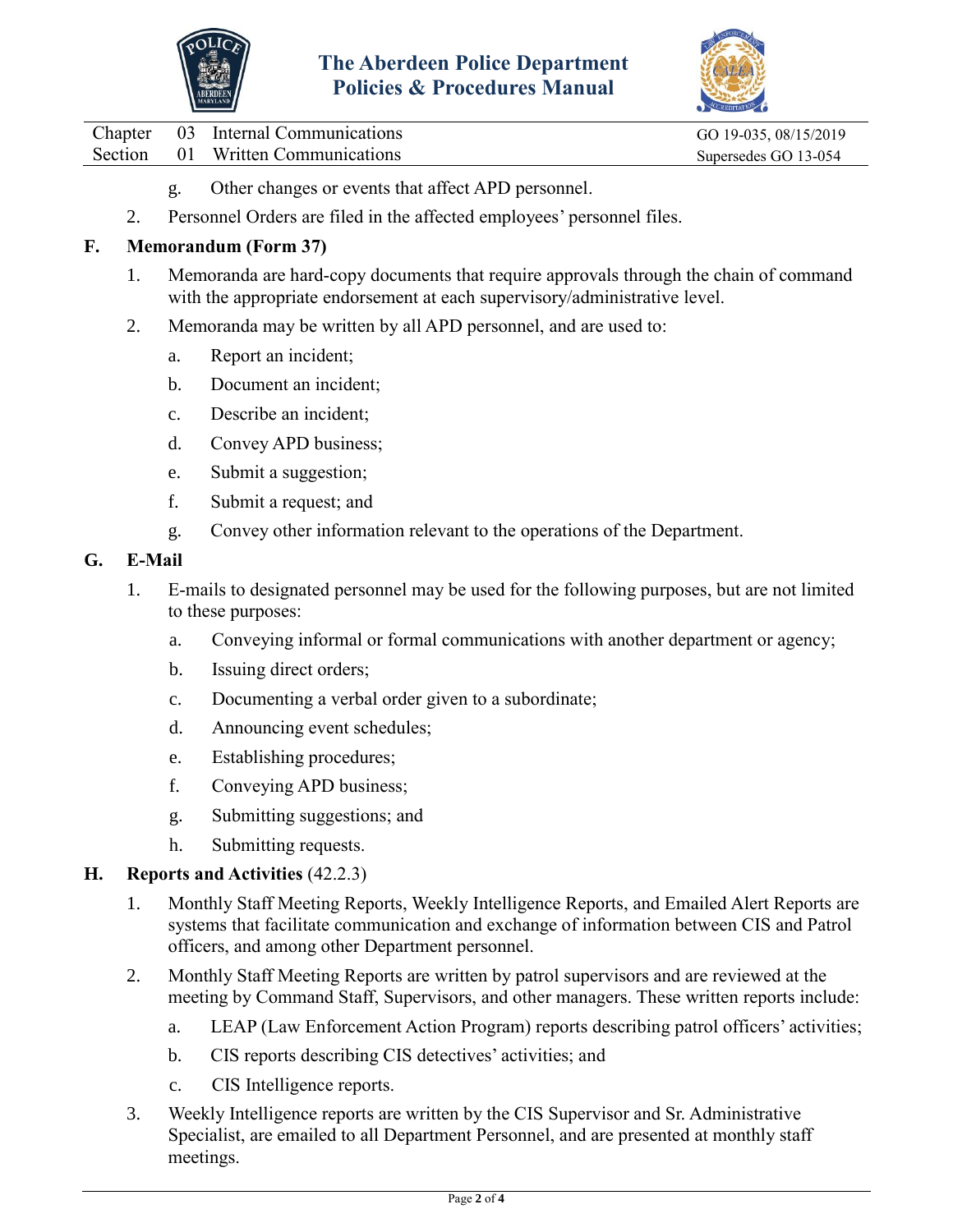



| Chapter | 03 Internal Communications        | GO 19-035, 08/15/2019 |
|---------|-----------------------------------|-----------------------|
|         | Section 01 Written Communications | Supersedes GO 13-054  |

- 4. Emailed Alerts are written by officers and detectives and are emailed to all Department personnel to request information or disseminate information.
- 5. Periodic analyses, audits, inspections, reports, reviews, and other required activities are written or performed by designated personnel to keep the Chief of Police, Command Staff, and Department Personnel up-to-date with the requirements of keeping the Police Department's mission and goals successful.

## **I. Administrative Reports**

- 1. Designated personnel are responsible to submit administrative and other reports to the Chief of Police or other designated officers and managers to record and verify operational activities of the Department.
- 2. Administrative Reports may include, but are not limited to: (11.4.1a)
	- a. After Action;
	- b. Annual All Hazard Training;
	- c. Annual Analysis of Grievances;
	- d. Annual Motor Vehicle Accident Analysis;
	- e. Bias Policing Review;
	- f. Budget Requests;
	- g. Cash/Fund Accounts;
	- h. Community Involvement;
	- i. Complaints;
	- j. Disciplinary Matters;
	- k. Motor Vehicle Accident Analysis;
	- l. Survey of Citizen Attitudes;
	- m. Update Written Goals and Objectives;
	- n. Use of Force Reports and Analyses; and
	- o. Workload Assessments.
- 3. The Accreditation Manager and Sr. Administrative Specialist are responsible to maintain appropriate listings of administrative reports and other required reports and activities, and to send reminders, as needed, to submit certain reports. (11.4.1a)
- 4. The listings of administrative reports shall include:
	- a. Members responsible for producing the reports; (11.4.1b)
	- b. Purpose of the reports;  $(11.4.1c)$
	- c. Frequency of the reports; and (11.4.1d)
	- d. Distribution list for each of the reports. (11.4.1e)
- 5. The Accreditation Manager shall maintain a system to ensure that Administrative Reports and activities required by the Chief of Police, Department policy, and/or applicable accreditation standards are regularly produced and submitted: (11.4.3)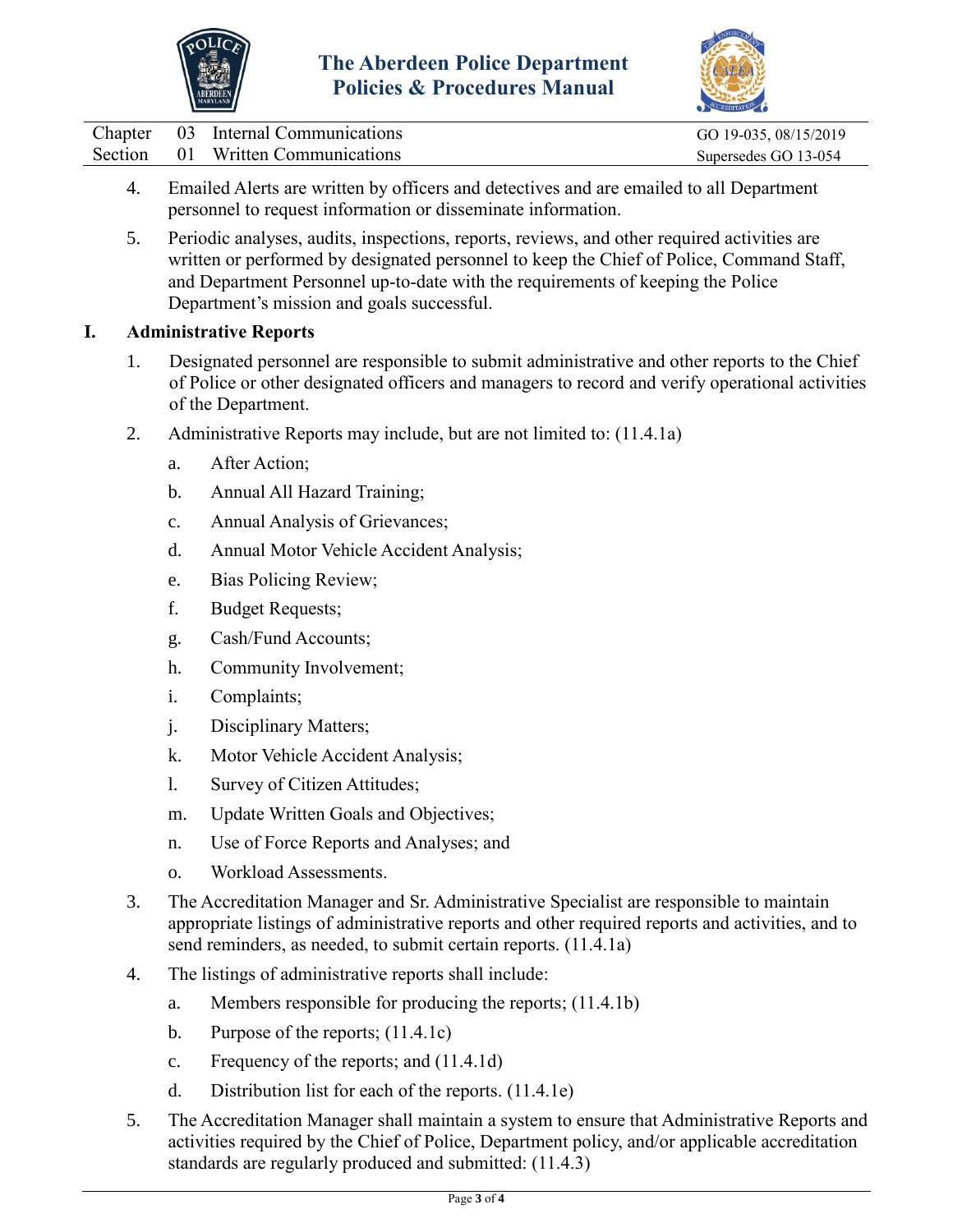



|  | Chapter 03 Internal Communications | GO 19-035, 08/15/2019 |
|--|------------------------------------|-----------------------|
|  | Section 01 Written Communications  | Supersedes GO 13-054  |
|  |                                    |                       |

- a. Notify affected Department personnel to prepare and submit periodic analyses, audits, inspections, reports, reviews, and other required activities as due dates approach; and
- b. Follow up to ensure:
	- 1) Notifications were received;
	- 2) Reports and activities were completed and appropriately submitted; and
	- 3) Copies of fully executed documents and documented activities were collected for accreditation proofs of compliance.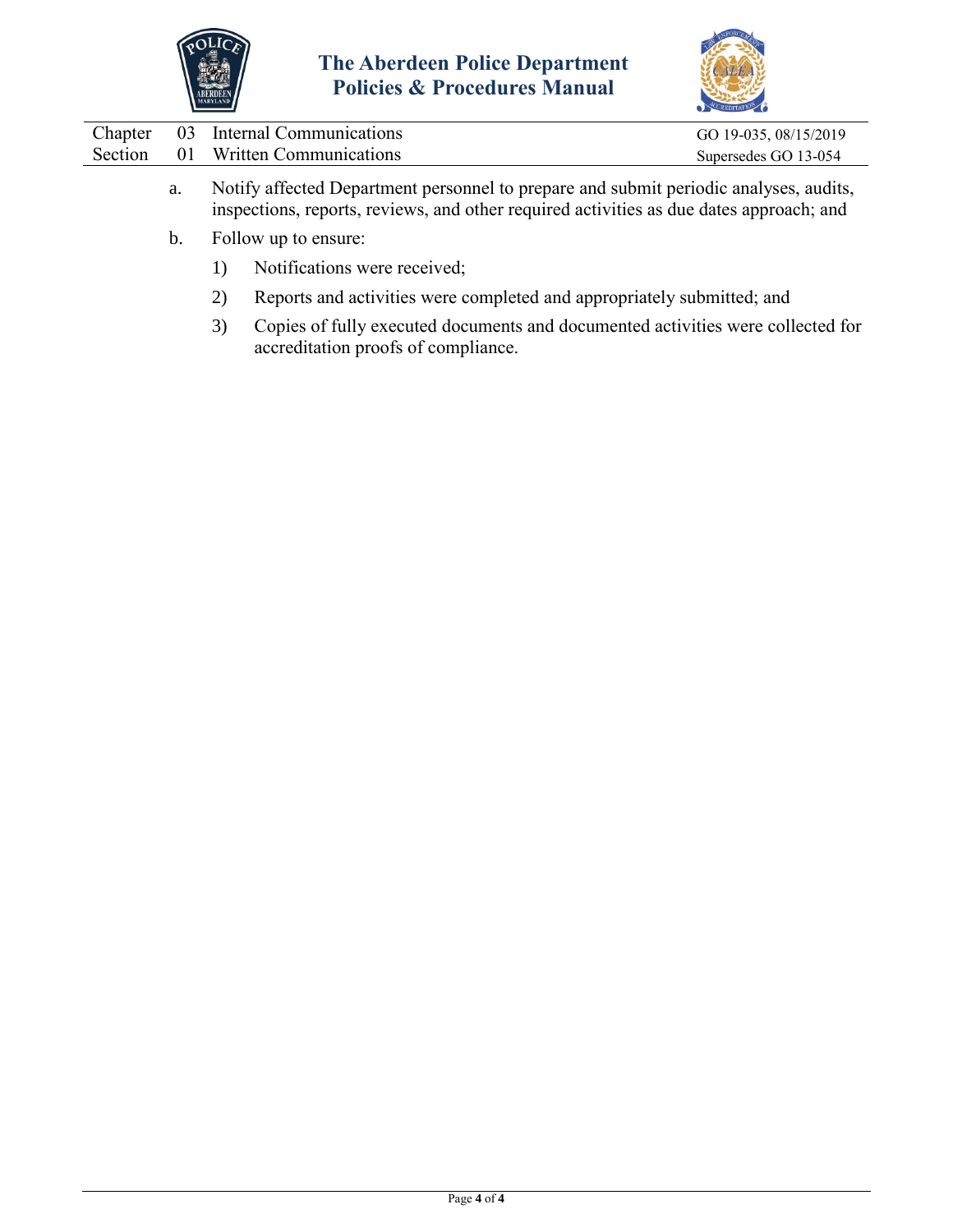



<span id="page-5-0"></span>Chapter 03 Internal Communications GO 19-035, 08/15/2019 Section 02 General Orders Supersedes Original Policy

# **A. Policy**

- 1. The *Aberdeen Police Policies & Procedures Manual* and General Orders (GO's) shall be maintained and managed through the software system of PowerDMS, which can be accessed through the internet.
- 2. General Orders, which announce changes in policies, shall be distributed through PowerDMS.

## **B. Revisions and New Policies Processing**

- 1. The Chapters and Sections in this *Policies & Procedures Manual* shall be updated regularly as laws, activities, and procedures change.
- 2. Department personnel shall notify the Accreditation Manager as procedures change or as a need for a new policy arises.
- 3. The Accreditation Manager shall amend or revise policies, and write new policies as required.
- 4. The Accreditation Manager shall:
	- a. Submit revisions and new policies to affected personnel who shall be responsible to review and edit the policies and procedures;
	- b. Prepare final revisions and new policies for the Chief's approvals;
	- c. Submit designated, approved policies to the Department's attorney for final review and editing; and, after receiving the attorney's approval,
	- d. Submit a "Request for GO" to the Sr. Administrative Specialist.
- 5. The Sr. Administrative Specialist shall:
	- a. Prepare the GO for the Chief of Police to approve and sign.
- 6. General Orders documents shall consist of:
	- a. A cover page announcing the changes approved by the Chief of Police; and
	- b. The attached policy with new texts highlighted in yellow; and deleted texts in red crossed-out lettering.

### **C. General Orders Distribution**

- 1. The Sr. Administrative Specialist or Accreditation Manager shall immediately publish the approved GO by uploading the signed documents to PowerDMS.
	- a. As GO's are issued and uploaded, PowerDMS will notify all Department personnel via email to open PowerDMS and read the GO.